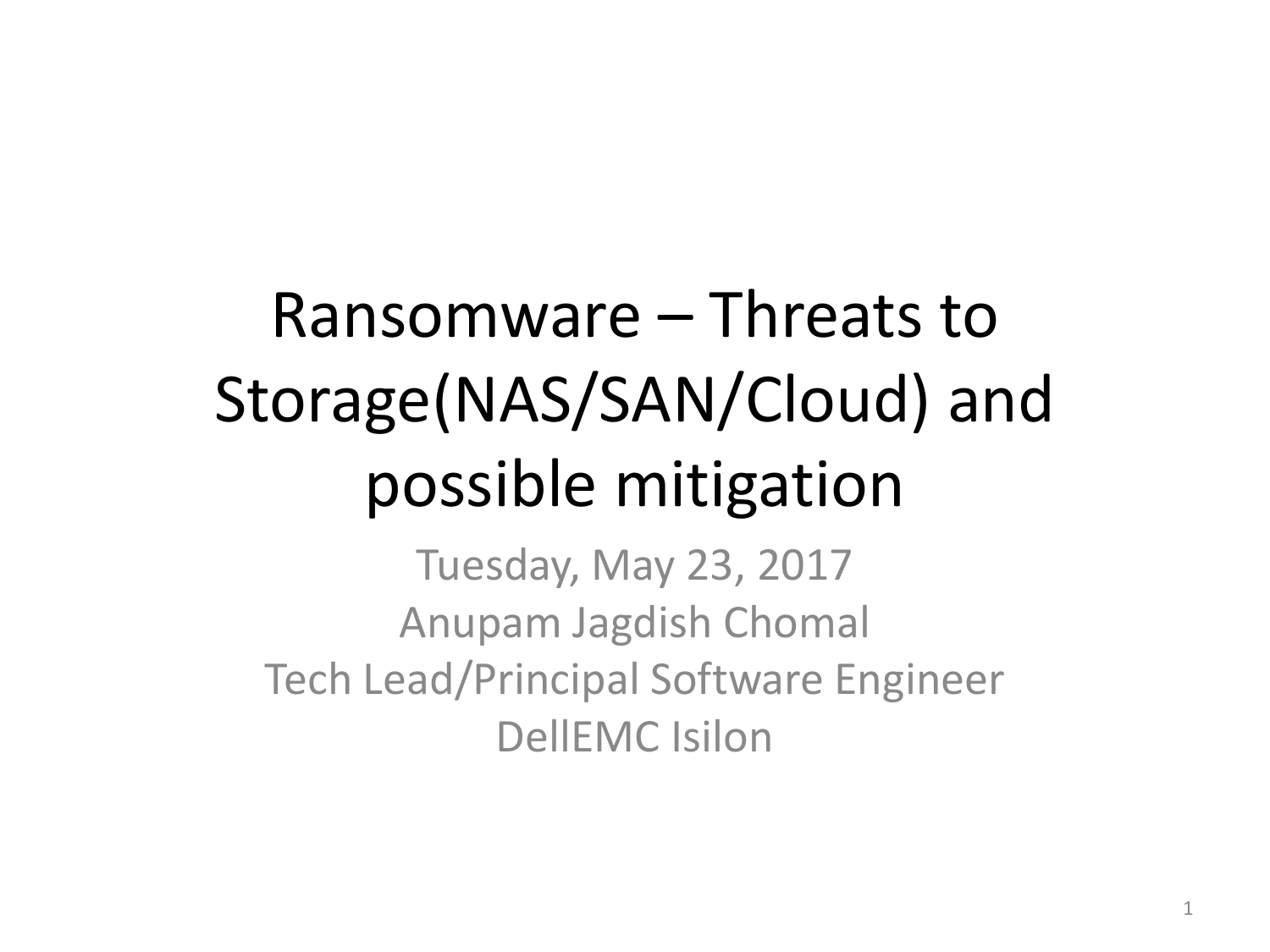## Who am I? – The Eternal Question

- Who am I?
	- Principal software engineer at DellEMC
	- Veritas, LSI, Nevis networks Lineage
	- Mtech Computer Science, IITB
- Why this topic?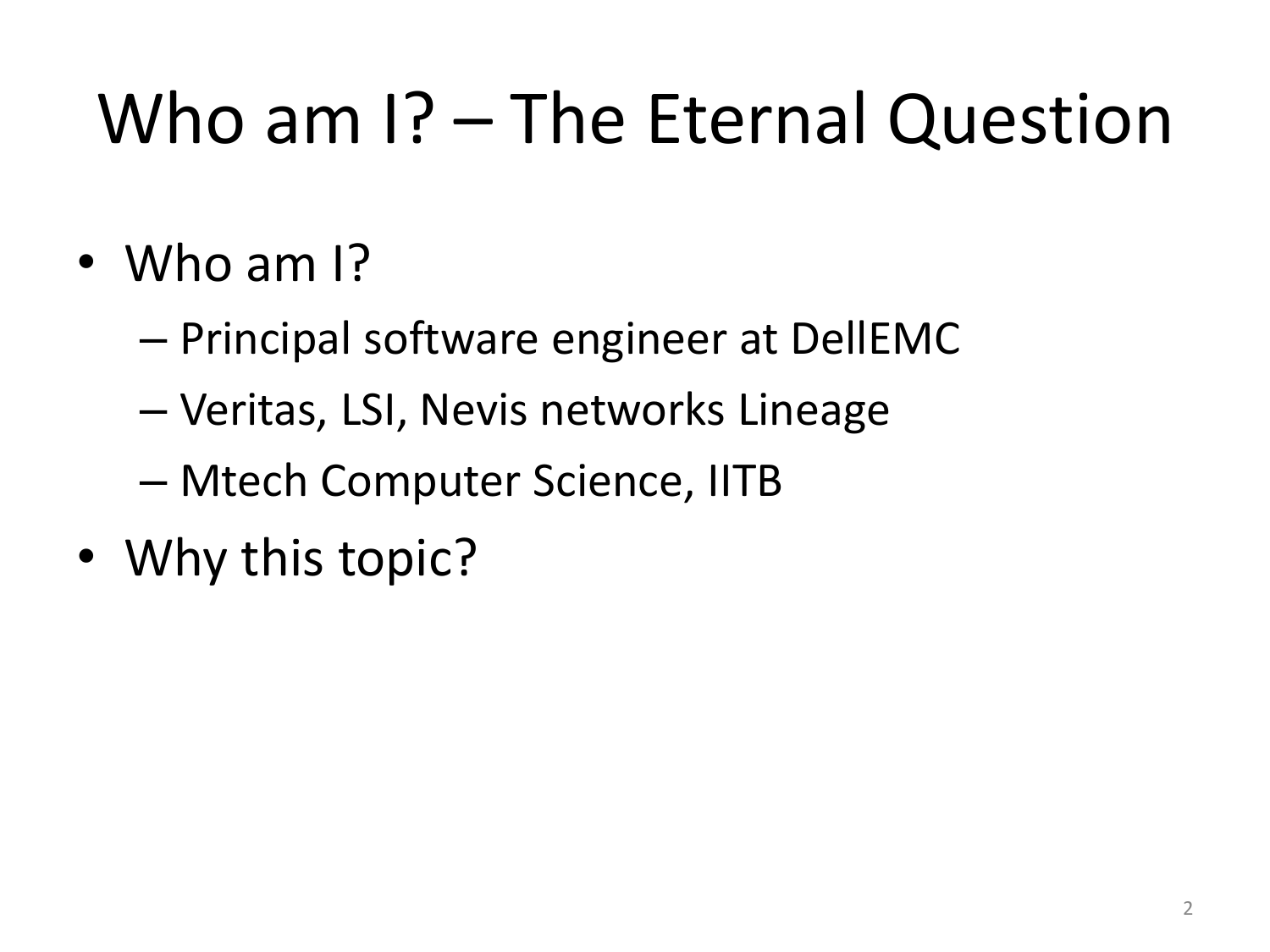## Agenda

- How Malware/Ransomware works?
- Types of Ransomware
- Top Ransomwares
- Top research papers in this area
- Top Attacks
- How to protect against Ransomware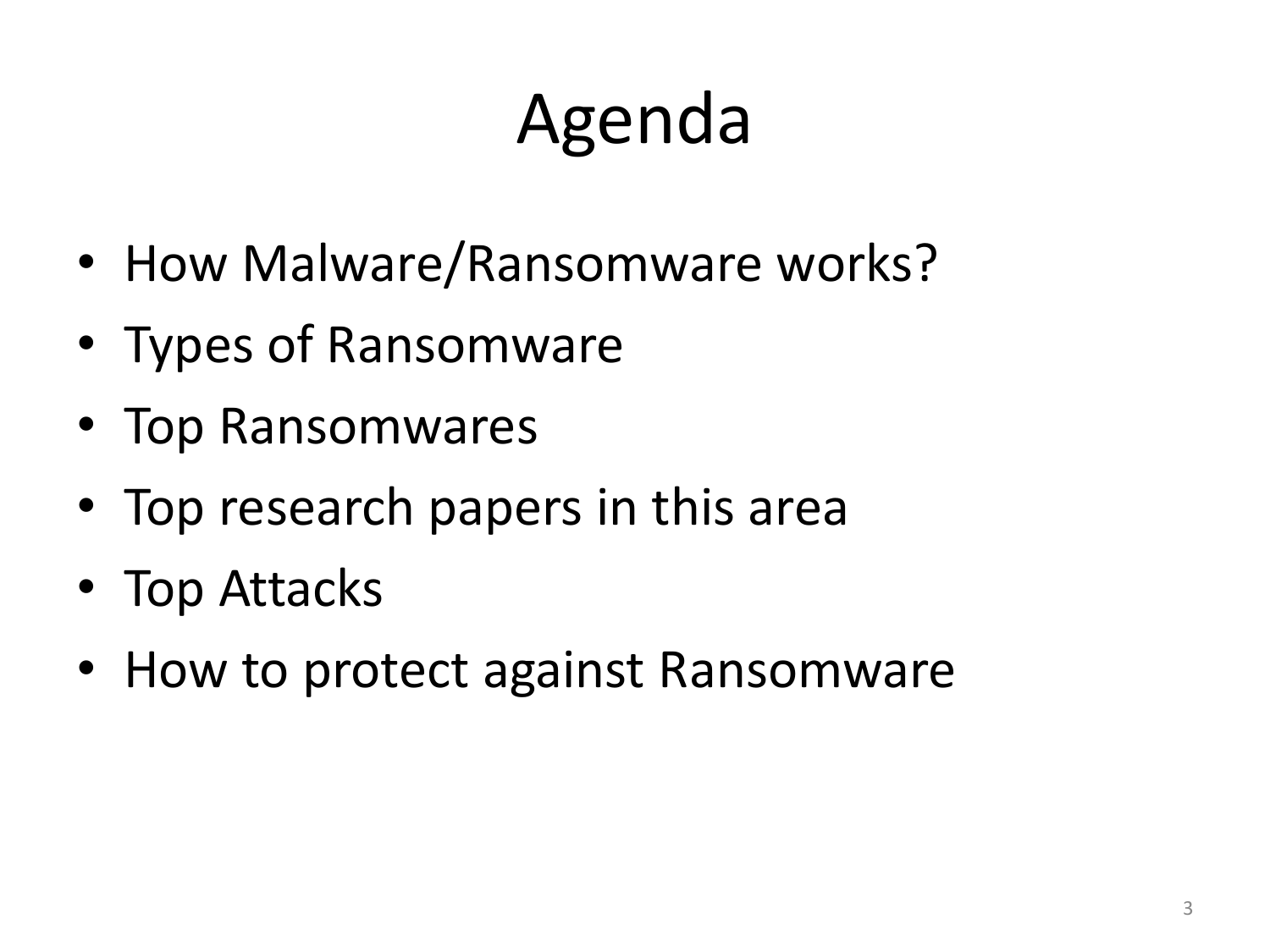### How Malware Works

- Exploit a vulnerable application
- A payload is downloaded
- Attacker gets command and control of compromised system
- This allows for privilege escalation and ultimately the acquisition of high value informational assets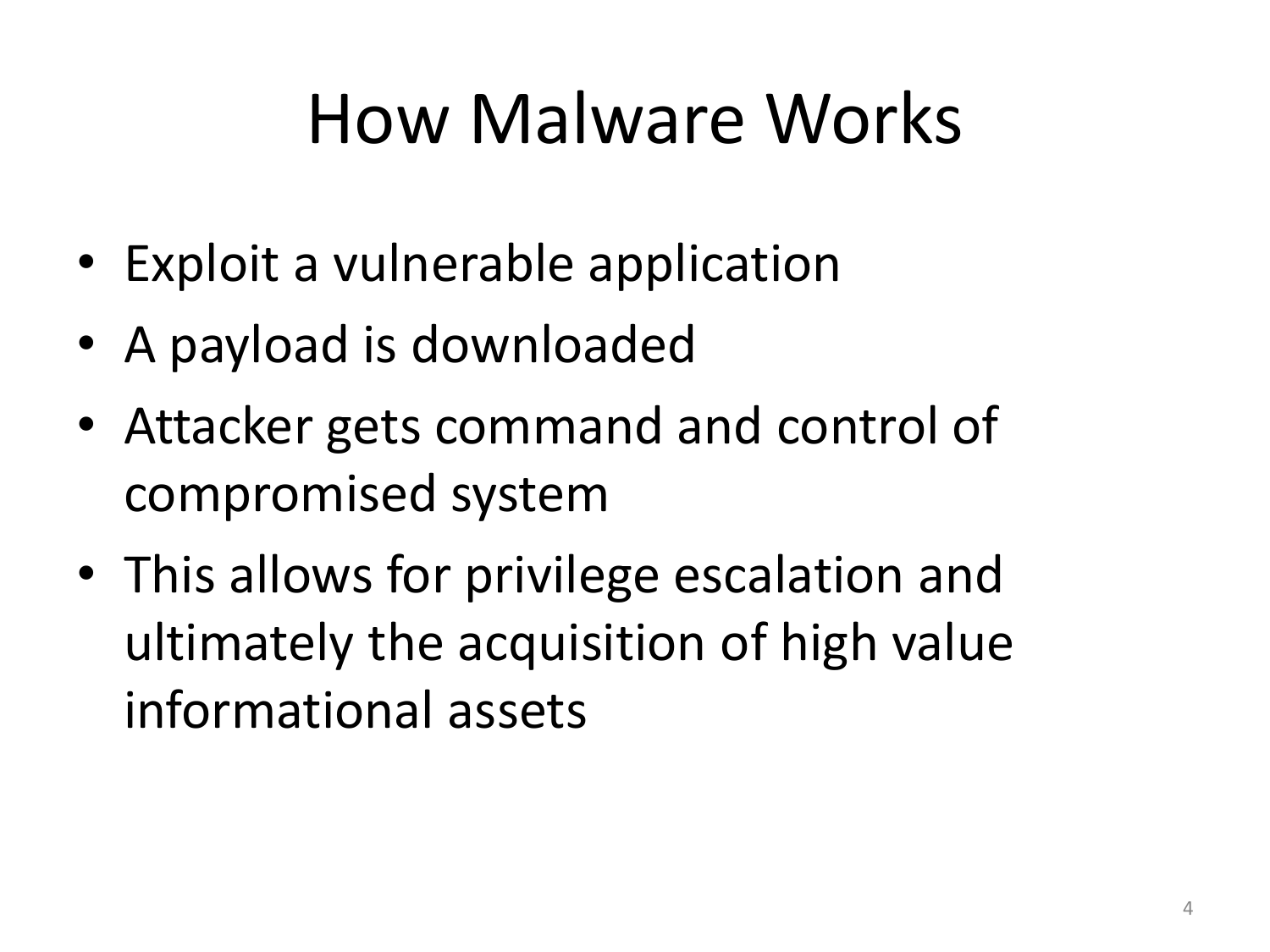### How a Malware Infects

- Mutexes are used by malware creators to overcome the effect made by the different instances of the same malware on the system
- When the trojan infects a system, then first of all try to obtain a handle to a "named" mutex, if the process fails, then the malware exits
- One of the easiest way to check whether mutex is present is "CreateMutex Function". This function is used by malwares for checking if the system is infected so one approach to detect the presence of existence of malware is trying to obtain a handle to the created mutex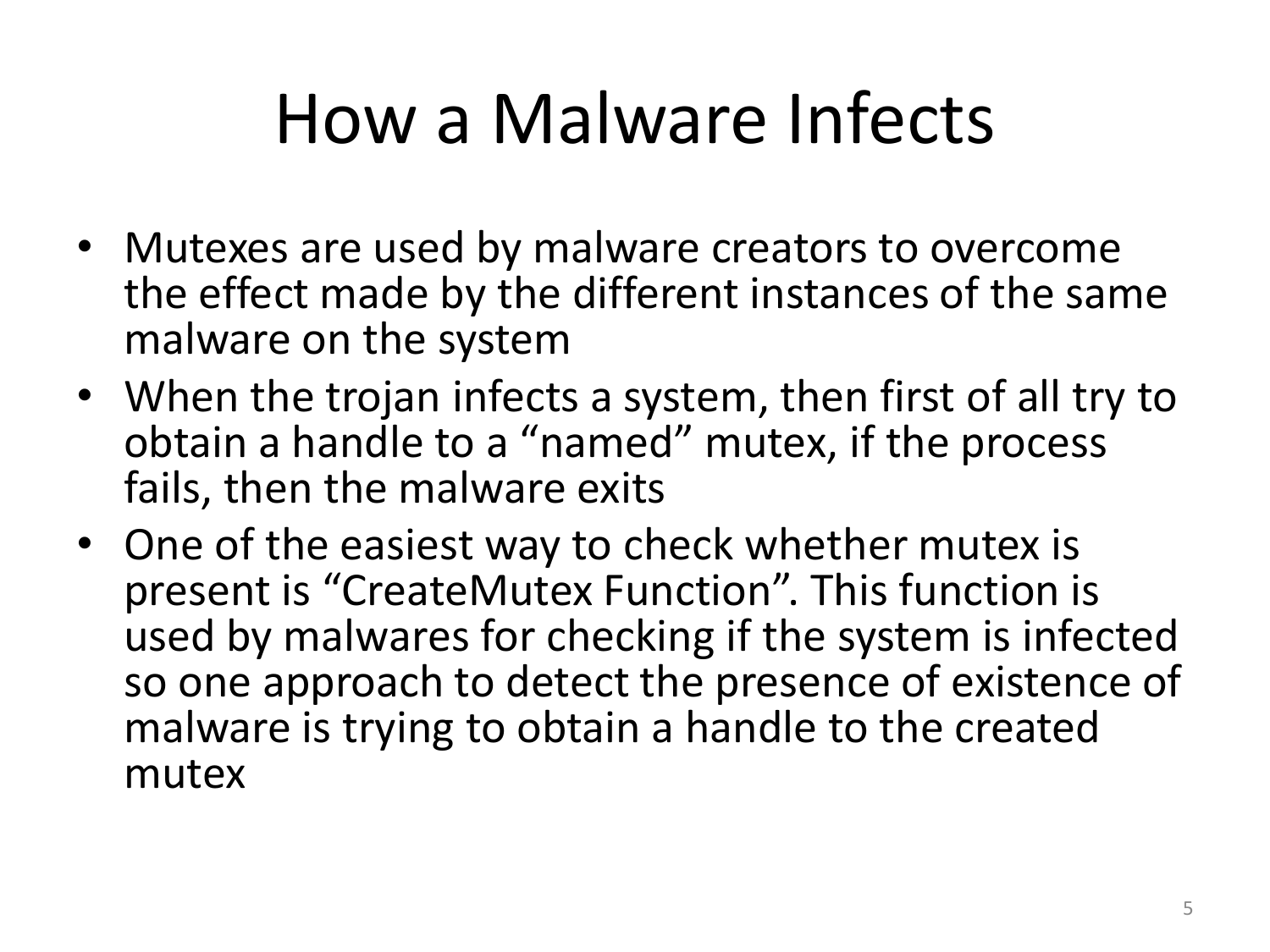### What are Attack Vectors?

- An attack vector is a path or means by which a hacker (or cracker) can gain access to a computer or network server in order to deliver a payload or malicious outcome.
- Attack vectors enable hackers to exploit system vulnerabilities, including the human element.
- Attack vectors include viruses, e-mail attachments, Web pages, pop-up windows, instant messages, chat rooms, and deception.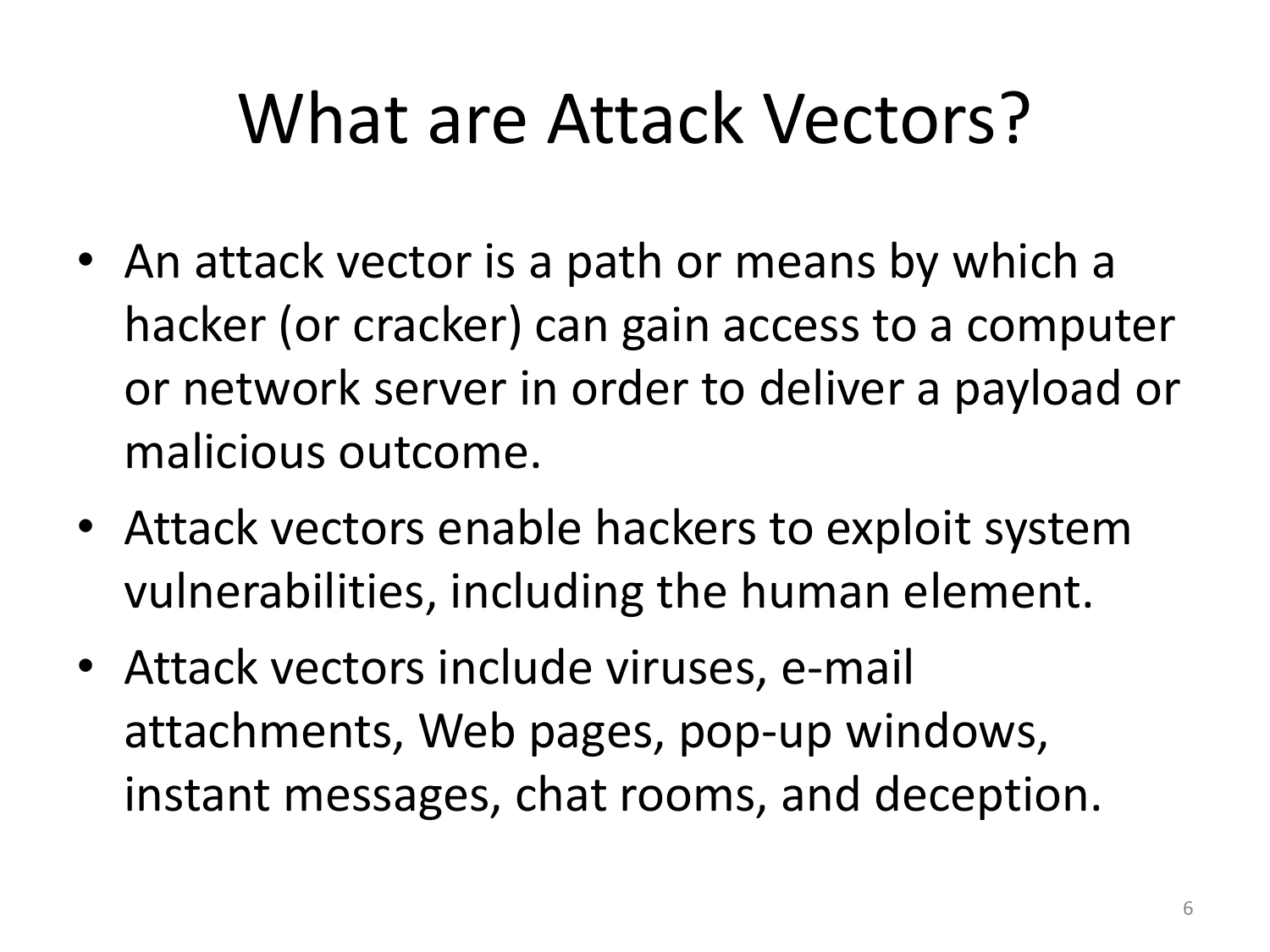## Types of Ransomware

- There are basically two types of Ransomware
	- Locker Ransomware
	- Crypto Ransomware
- In memory Ransomwares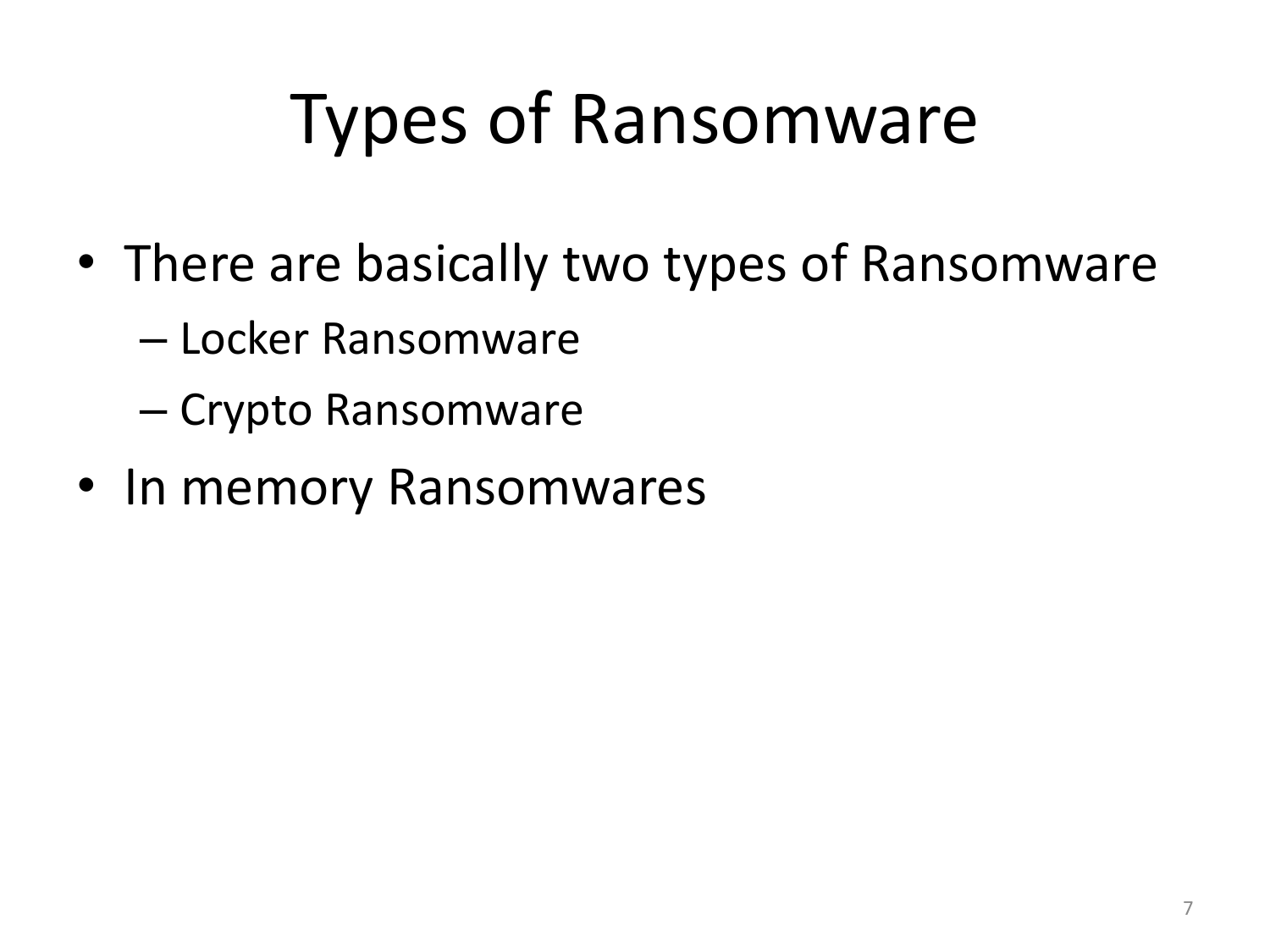### Top Ransomwares of 2016

- WannaCry
- Locky
- CryptoWall
- SamSam
- Jigsaw
- Chimera

[https://www.tripwire.com/state-of](https://www.tripwire.com/state-of-security/security-data-protection/cyber-security/top-10-ransomware-strains-2016/)[security/security-data-protection/cyber](https://www.tripwire.com/state-of-security/security-data-protection/cyber-security/top-10-ransomware-strains-2016/)[security/top-10-ransomware-strains-2016/](https://www.tripwire.com/state-of-security/security-data-protection/cyber-security/top-10-ransomware-strains-2016/)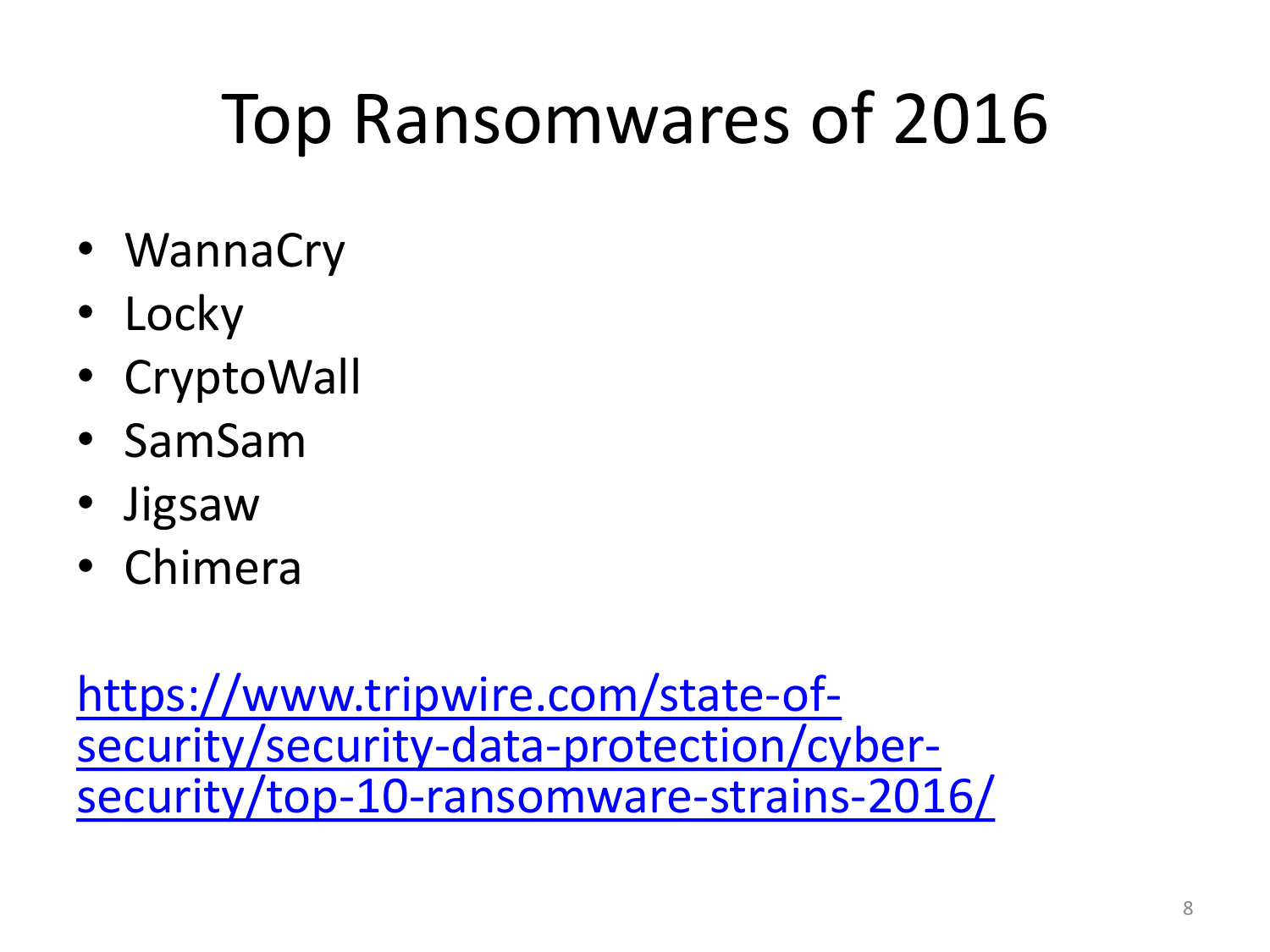# Wannacry (Source - Kaspersky Lab)

- In these attacks, data is encrypted with the extension ".WCRY" added to the filenames
- The attack, dubbed "WannaCry", is initiated through an SMBv2 remote code execution in Microsoft Windows
- This exploit (codenamed "EternalBlue") has been made available on the internet through the Shadowbrokers dump on April 14th, 2017 and **[patched by Microsoft](https://technet.microsoft.com/en-us/library/security/ms17-010.aspx) on March 14**
- Unfortunately, it appears that many organizations have not yet installed the patch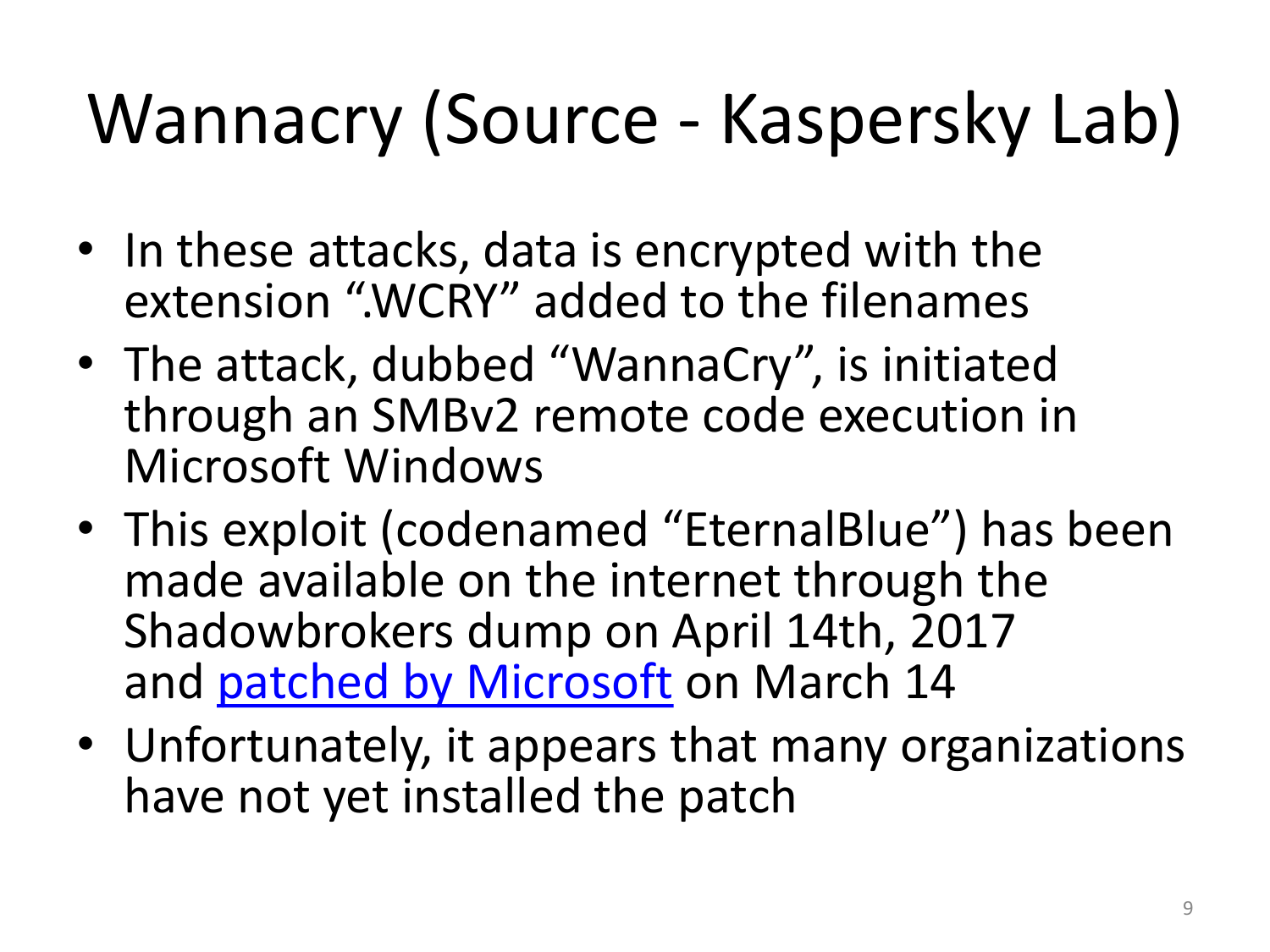## Wannacry - Contd

- Unpatched Windows computers exposing their SMB services can be remotely attacked with the "EternalBlue" exploit and infected by the WannaCry ransomware
- For command and control, the malware extracts and uses Tor service executable with all necessary dependencies to access the Tor network
- [https://securelist.com/blog/incidents/78351/wan](https://securelist.com/blog/incidents/78351/wannacry-ransomware-used-in-widespread-attacks-all-over-the-world/) [nacry-ransomware-used-in-widespread-attacks](https://securelist.com/blog/incidents/78351/wannacry-ransomware-used-in-widespread-attacks-all-over-the-world/)[all-over-the-world/](https://securelist.com/blog/incidents/78351/wannacry-ransomware-used-in-widespread-attacks-all-over-the-world/)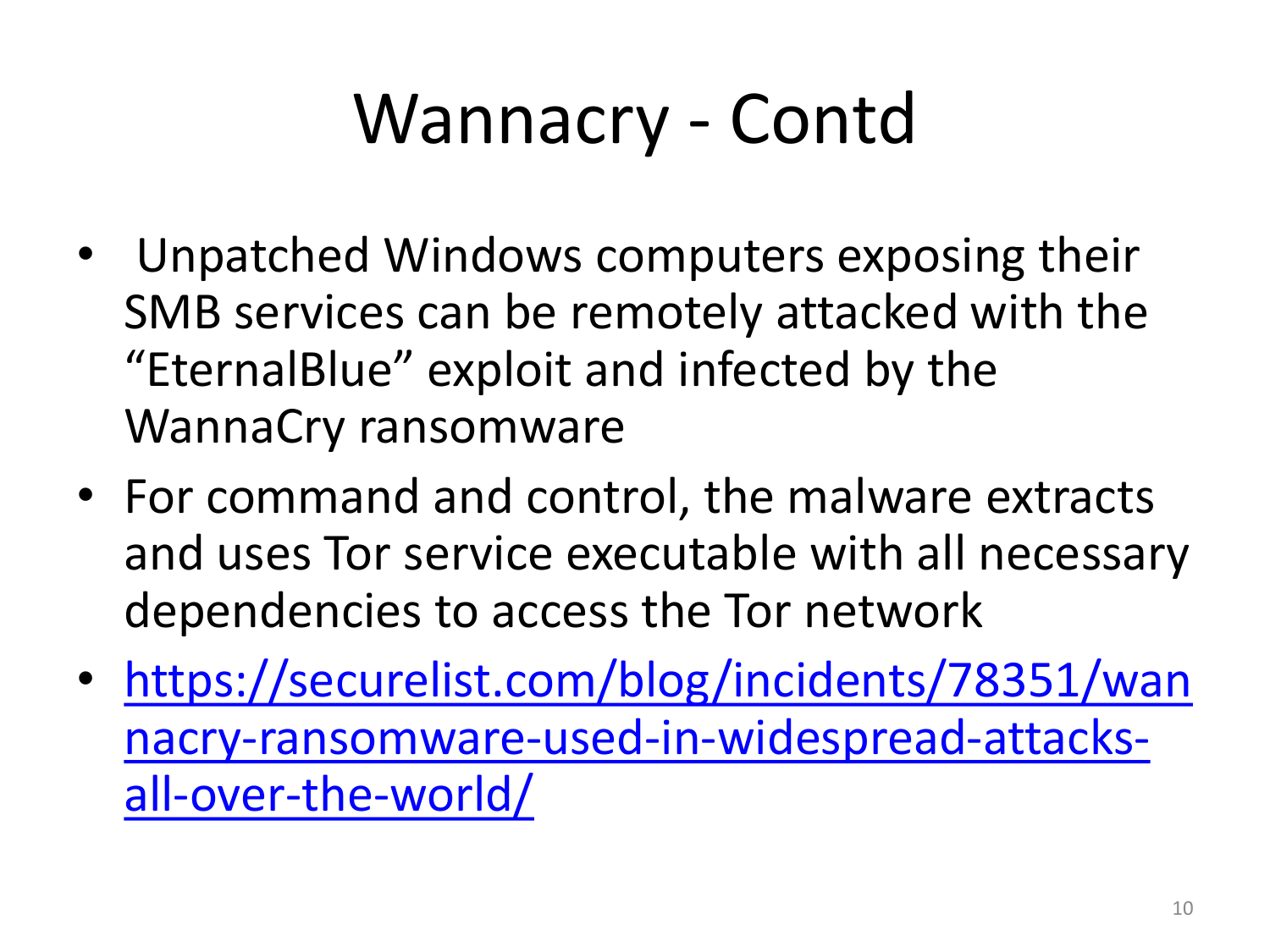#### Wannacry - Contd

|                            | Wana Decrypt0r 2.0                                                                                                                                                                                                                                                                                                                                                         |  |
|----------------------------|----------------------------------------------------------------------------------------------------------------------------------------------------------------------------------------------------------------------------------------------------------------------------------------------------------------------------------------------------------------------------|--|
|                            | Ooops, your files have been encrypted!<br>English                                                                                                                                                                                                                                                                                                                          |  |
|                            | <b>What Happened to My Computer?</b><br>Your important files are encrypted.<br>Many of your documents, photos, videos, databases and other files are no longer<br>accessible because they have been encrypted. Maybe you are busy looking for a way to<br>recover your files, but do not waste your time. Nobody can recover your files without<br>our decryption service. |  |
| Payment will be raised on  | <b>Can I Recover My Files?</b>                                                                                                                                                                                                                                                                                                                                             |  |
| 5/16/2017 00:47:55         | Sure. We guarantee that you can recover all your files safely and easily. But you have                                                                                                                                                                                                                                                                                     |  |
| <b>Time Left</b>           | not so enough time.<br>You can decrypt some of your files for free. Try now by clicking <decrypt>.</decrypt>                                                                                                                                                                                                                                                               |  |
| 02:23:57:37                | But if you want to decrypt all your files, you need to pay.<br>You only have 3 days to submit the payment. After that the price will be doubled.<br>Also, if you don't pay in 7 days, you won't be able to recover your files forever.                                                                                                                                     |  |
| Your files will be lost on | We will have free events for users who are so poor that they couldn't pay in 6 months.                                                                                                                                                                                                                                                                                     |  |
| 5/20/2017 00:47:55         | <b>How Do I Pay?</b><br>Payment is accepted in Bitcoin only. For more information, click <about bitcoin="">.</about>                                                                                                                                                                                                                                                       |  |
| <b>Time Left</b>           | Please check the current price of Bitcoin and buy some bitcoins. For more information,<br>click <how bitcoins="" buy="" to="">.</how>                                                                                                                                                                                                                                      |  |
| 86:23:57:37                | And send the correct amount to the address specified in this window.<br>After your payment, click <check payment="">. Best time to check: 9:00am - 11:00am<br/><b>I'D Concert Manual Concert Postala</b></check>                                                                                                                                                           |  |
|                            | Send \$300 worth of bitcoin to this address:                                                                                                                                                                                                                                                                                                                               |  |
| <b>About bitcoin</b>       | hitcoin<br>12t9YDPgwueZ9NyMgw519p7AA8isjr6SMw<br><b>ACCEPTED HERE</b><br>Copy                                                                                                                                                                                                                                                                                              |  |
| How to buy bitcoins?       |                                                                                                                                                                                                                                                                                                                                                                            |  |
| <b>Contact Us</b>          | <b>Check Payment</b><br><b>Decrypt</b>                                                                                                                                                                                                                                                                                                                                     |  |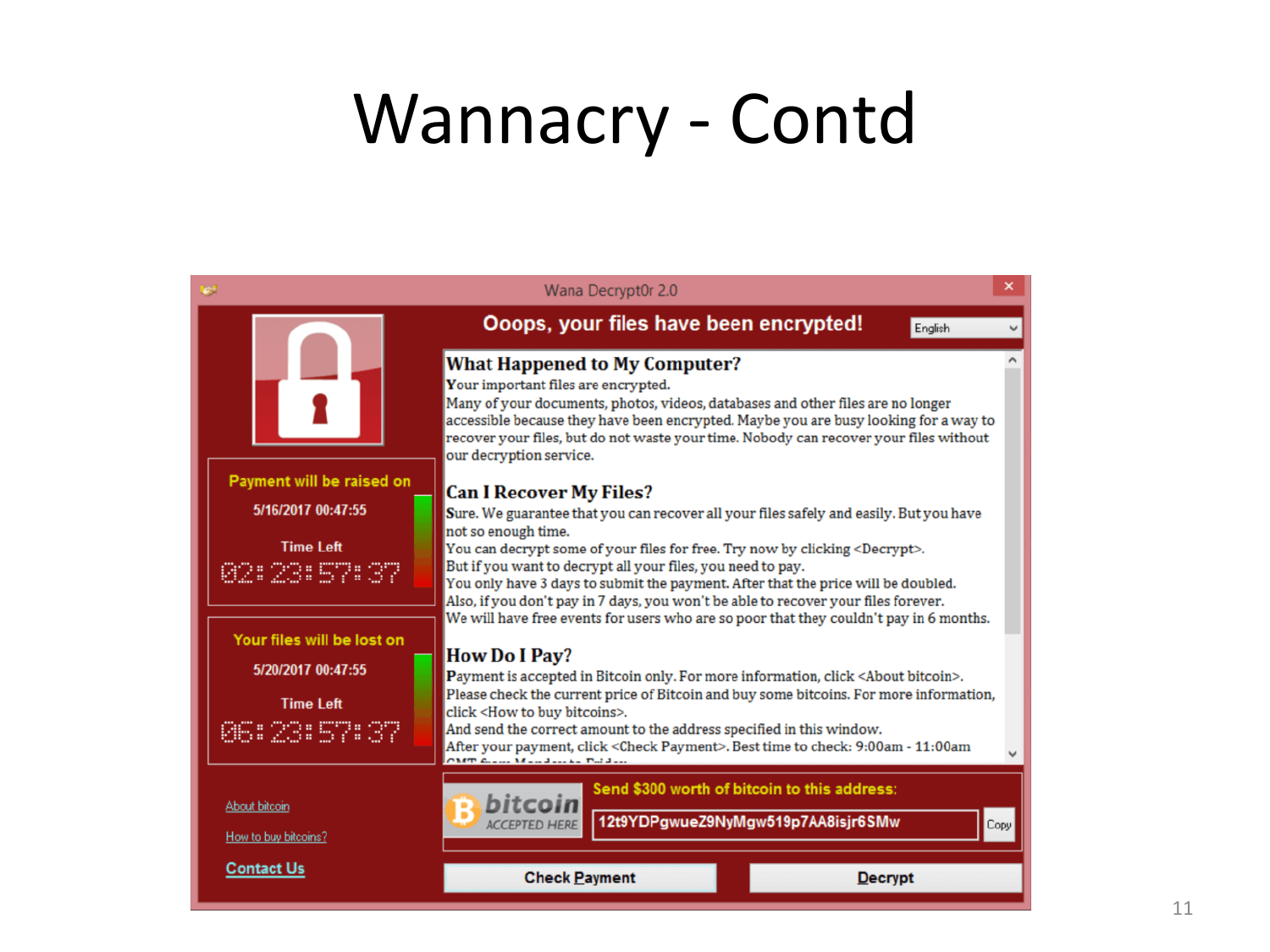Best Papers – Cutting the Gordian Knot: A look under the hood of Ransomware attacks

- **Kharraz, Amin; Robertson, William; Balzarotti, Davide; Bilge, Leyla; Kirda, Engin**
- DIMVA 2015, 12th Conference on Detection of Intrusions and Malware & Vulnerability Assessment, July 9-10, 2015, Milan, Italy
- [http://www.eurecom.fr/en/publication/4548/](http://www.eurecom.fr/en/publication/4548/download/rs-publi-4548.pdf) [download/rs-publi-4548.pdf](http://www.eurecom.fr/en/publication/4548/download/rs-publi-4548.pdf)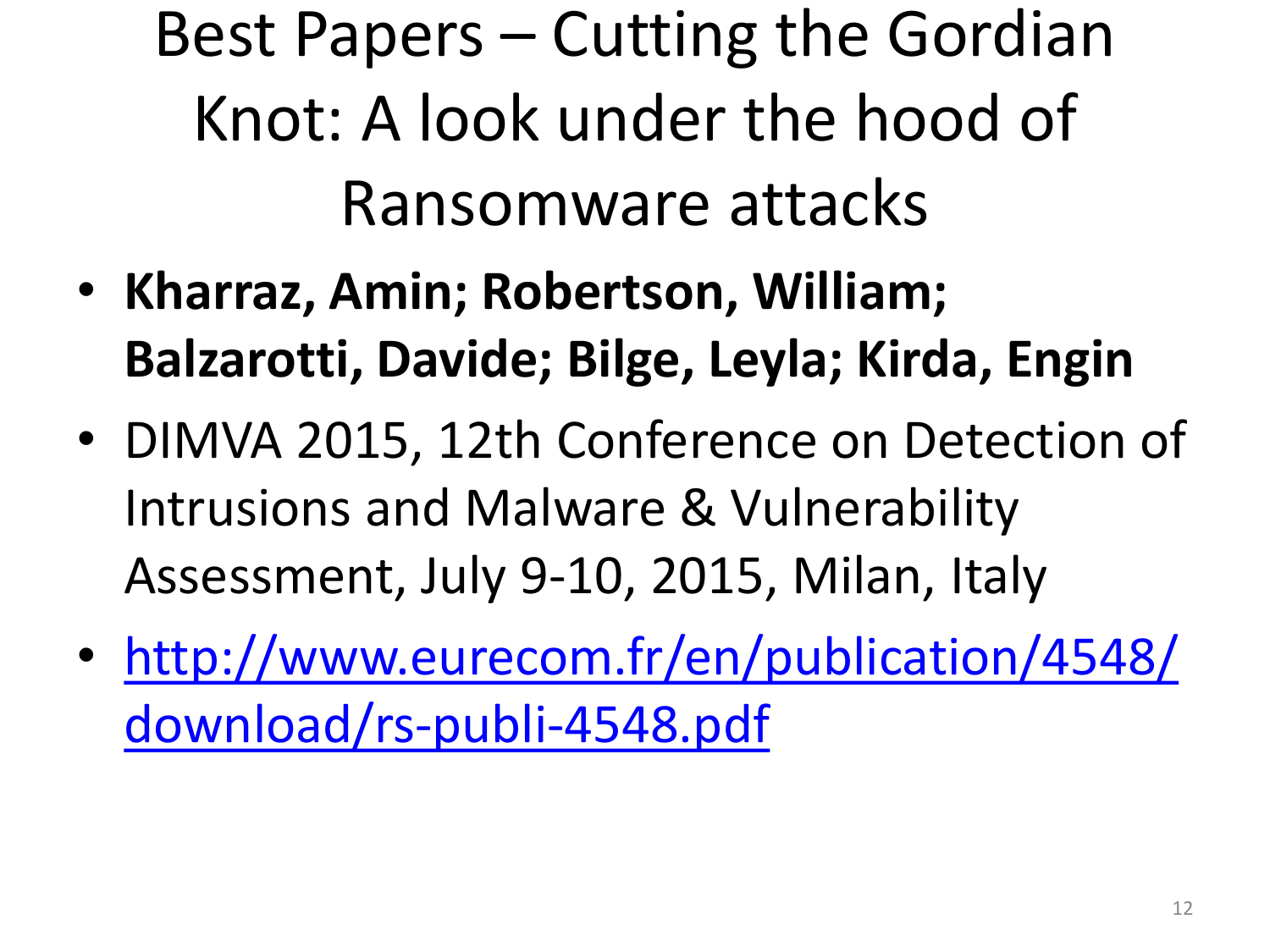PayBreak: Defense Against Cryptographic Ransomware

- Eugene Kolodenker Boston University & MITRE, Boston, MA, USA
- Proceeding ASIA CCS '17 Proceedings of the 2017 ACM on Asia Conference on Computer and Communications Security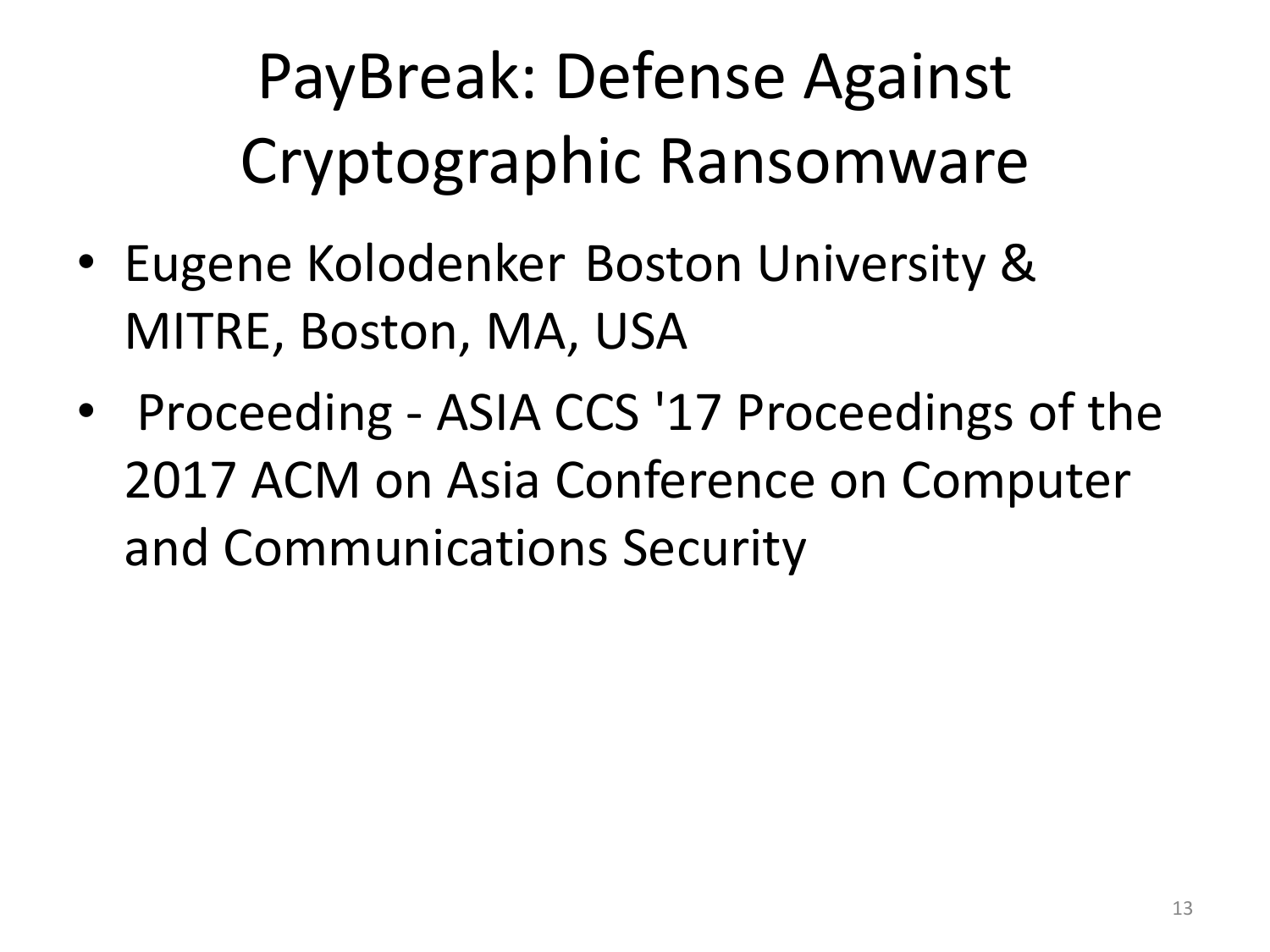### UNVEIL: A Large-Scale, Automated Approach to Detecting Ransomware

- Amin Kharaz and Sajjad Arshad, *Northeastern University;* Collin Mulliner, *Square, Inc.;* William Robertson and Engin Kirda, *Northeastern University*
- *August 2016 – USENIX Security Symposium*
- [https://www.usenix.org/system/files/conferen](https://www.usenix.org/system/files/conference/usenixsecurity16/sec16_paper_kharraz.pdf) [ce/usenixsecurity16/sec16\\_paper\\_kharraz.pdf](https://www.usenix.org/system/files/conference/usenixsecurity16/sec16_paper_kharraz.pdf)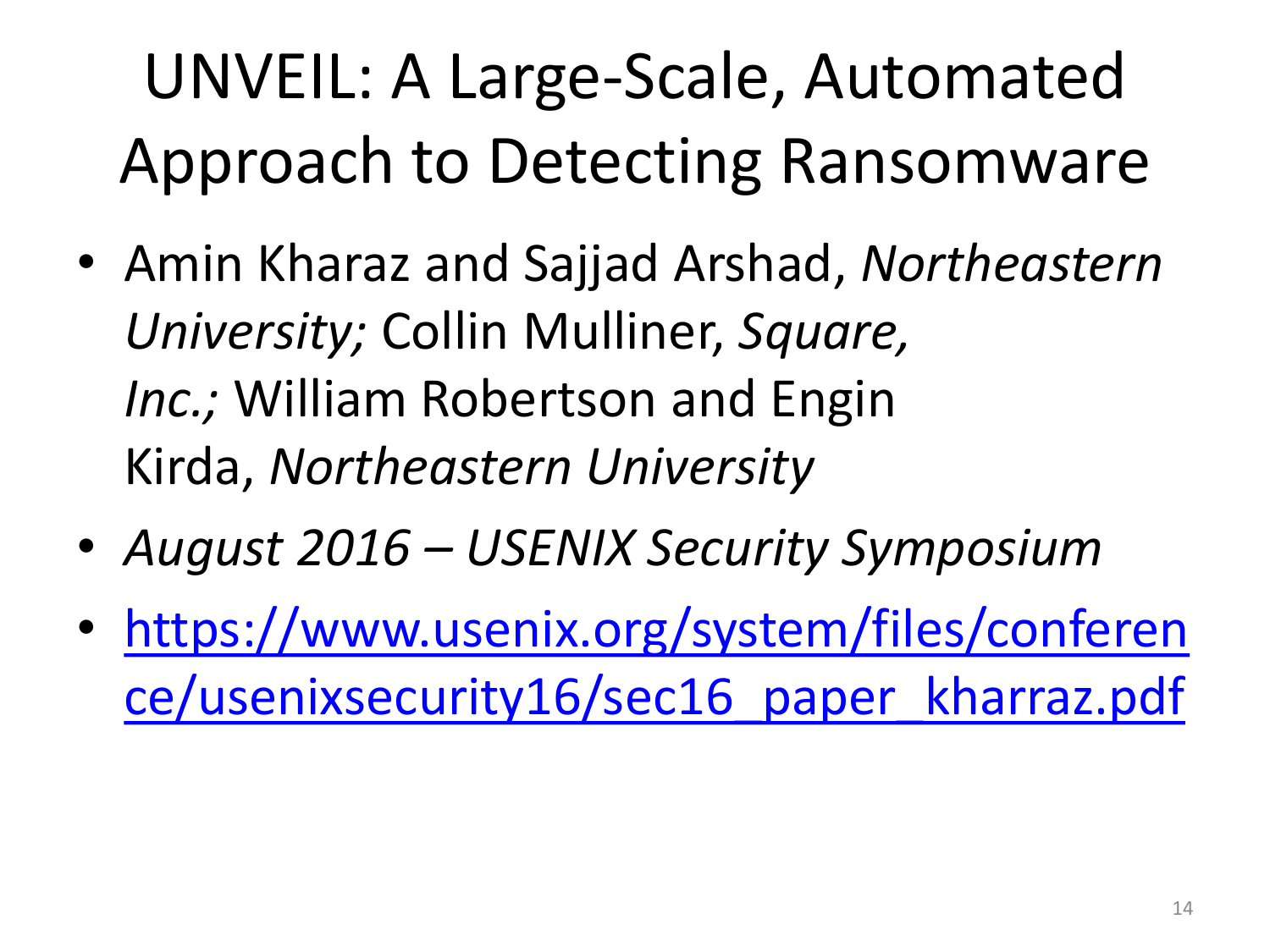### CryptoLock (and Drop It): Stopping Ransomware Attacks on User Data

- Nolen Scaife University of Florida
- Henry Carter Villanova University
- 2016 IEEE 36th International Conference on Distributed Computing Systems
- [https://www.cise.ufl.edu/~traynor/papers/sca](https://www.cise.ufl.edu/~traynor/papers/scaife-icdcs16.pdf) [ife-icdcs16.pdf](https://www.cise.ufl.edu/~traynor/papers/scaife-icdcs16.pdf)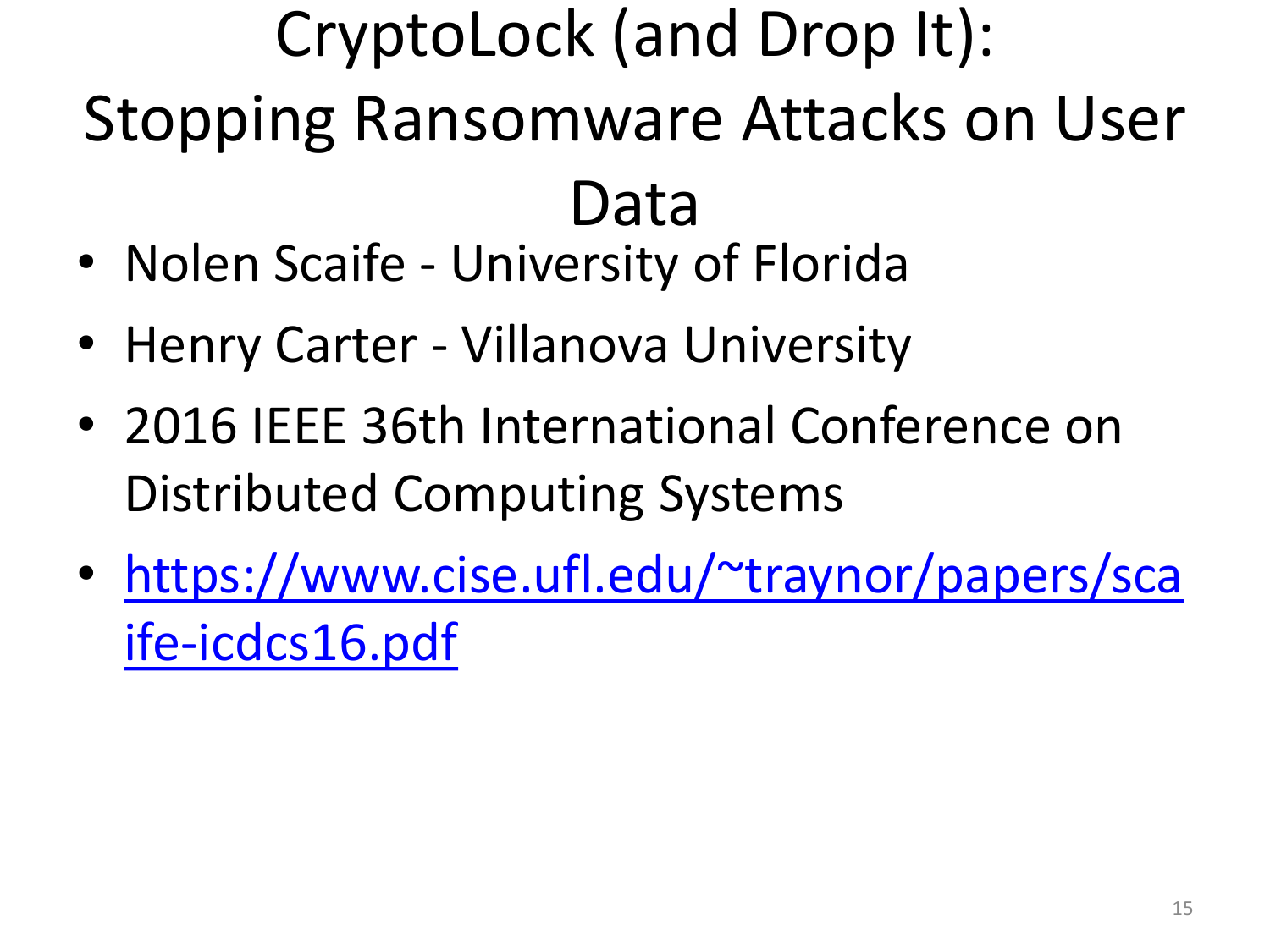## Top Attacks

- Attack against UK hospital system (NHS) http://phishing.it.umn.edu/2017/05/krebs-uk-hospitals-hitin-widespread.html
- Hollywood Presbyterian Medical Center After the hospital's network data was encrypted, they were forced to pay 40 bitcoins, or about \$17,000 dollars to decrypt the data
- San Francisco Metro System [http://thehackernews.com/2016/11/transit-system](http://thehackernews.com/2016/11/transit-system-hacked.html)[hacked.html](http://thehackernews.com/2016/11/transit-system-hacked.html)
- The IOT Ransomware threat [https://iotsecurityfoundation.org/the-iot-ransomware](https://iotsecurityfoundation.org/the-iot-ransomware-threat-is-more-serious-than-you-think/)[threat-is-more-serious-than-you-think/](https://iotsecurityfoundation.org/the-iot-ransomware-threat-is-more-serious-than-you-think/)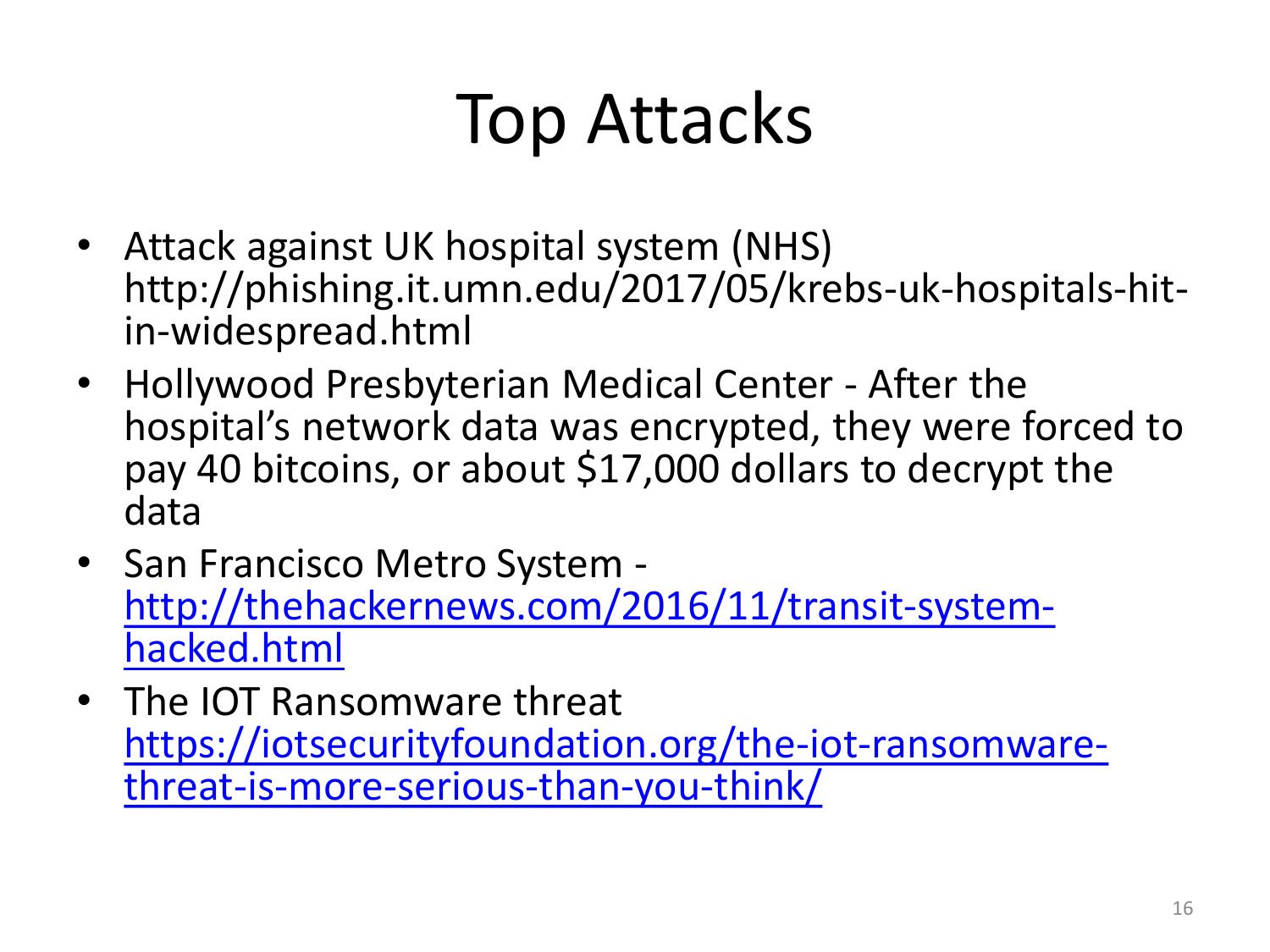### How to Protect?

- Plan for the possibility
- Backup regularly but caution
- Patch all systems regularily
- Use a firewall
- Antivirus(Signatures) and Machine learning
- Best Practices
	- Check for permissions. Read-Only when write not needed
	- Review access control settings
	- Don't give administrative privileges when not needed